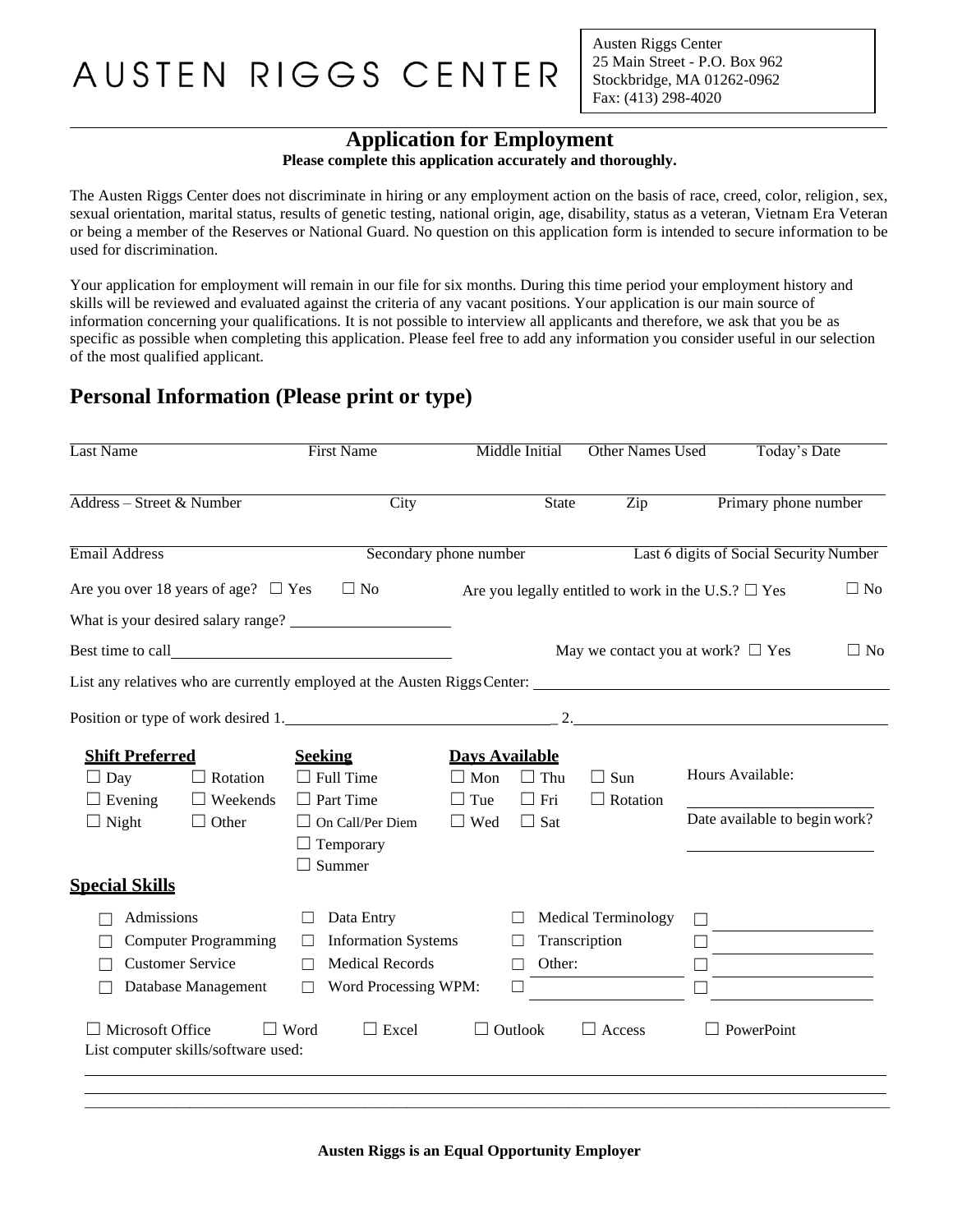**Employment** Please list current/most recent employer first. Include any work performed on a volunteer basis.

| Company Name                                                          | Address                                               |
|-----------------------------------------------------------------------|-------------------------------------------------------|
| Name of Supervisor                                                    | Telephone                                             |
| Dates of Employment                                                   | Your Job Title                                        |
| Responsibilities                                                      | Reason for Leaving                                    |
| May we contact employer? $\blacksquare$ Yes $\Box$ No If no, why not? | $\Box$ Full-Time<br>$\Box$ Part-Time<br>$\Box$ Relief |

| Company Name                                                  | Address                                               |
|---------------------------------------------------------------|-------------------------------------------------------|
| Name of Supervisor                                            | Telephone                                             |
| Dates of Employment                                           | Your Job Title                                        |
| Responsibilities                                              | Reason for Leaving                                    |
| May we contact employer? $\Box$ Yes $\Box$ No If no, why not? | $\Box$ Full-Time<br>$\Box$ Part-Time<br>$\Box$ Relief |

| Company Name                                                  | Address                                               |
|---------------------------------------------------------------|-------------------------------------------------------|
|                                                               |                                                       |
|                                                               |                                                       |
| Name of Supervisor                                            | Telephone                                             |
|                                                               |                                                       |
|                                                               |                                                       |
| Dates of Employment                                           | Your Job Title                                        |
|                                                               |                                                       |
|                                                               |                                                       |
| Responsibilities                                              | Reason for Leaving                                    |
|                                                               |                                                       |
|                                                               |                                                       |
| May we contact employer? $\Box$ Yes $\Box$ No If no, why not? | $\Box$ Full-Time<br>$\Box$ Relief<br>$\Box$ Part-Time |
|                                                               |                                                       |
|                                                               |                                                       |
|                                                               |                                                       |

#### **Education**

| High School (Name and City) |              |           |        | $\Box$ No<br>High School Diploma $\square$ Yes |
|-----------------------------|--------------|-----------|--------|------------------------------------------------|
|                             |              |           |        | GED $\Box$ Yes $\Box$ No                       |
| College or Other Schools    | Location     | Did You   |        | Diploma or   Course of Study                   |
| Attended                    | (City/State) | Graduate? | Degree |                                                |
|                             |              |           |        | Major                                          |
|                             |              |           |        | Minor                                          |
|                             |              |           |        | Major                                          |
|                             |              |           |        | Minor                                          |
|                             |              |           |        | Major                                          |
|                             |              |           |        | Minor                                          |

## **Other Training Programs/Achievements**

| Program Attended                                                                              | Location     | Dates    | Certificate or Diploma Received |
|-----------------------------------------------------------------------------------------------|--------------|----------|---------------------------------|
|                                                                                               | (City/State) | Attended |                                 |
|                                                                                               |              |          |                                 |
|                                                                                               |              |          |                                 |
|                                                                                               |              |          |                                 |
|                                                                                               |              |          |                                 |
| Indicate any academic honors you have received and the institutions that granted them to you. |              |          |                                 |
|                                                                                               |              |          |                                 |
|                                                                                               |              |          |                                 |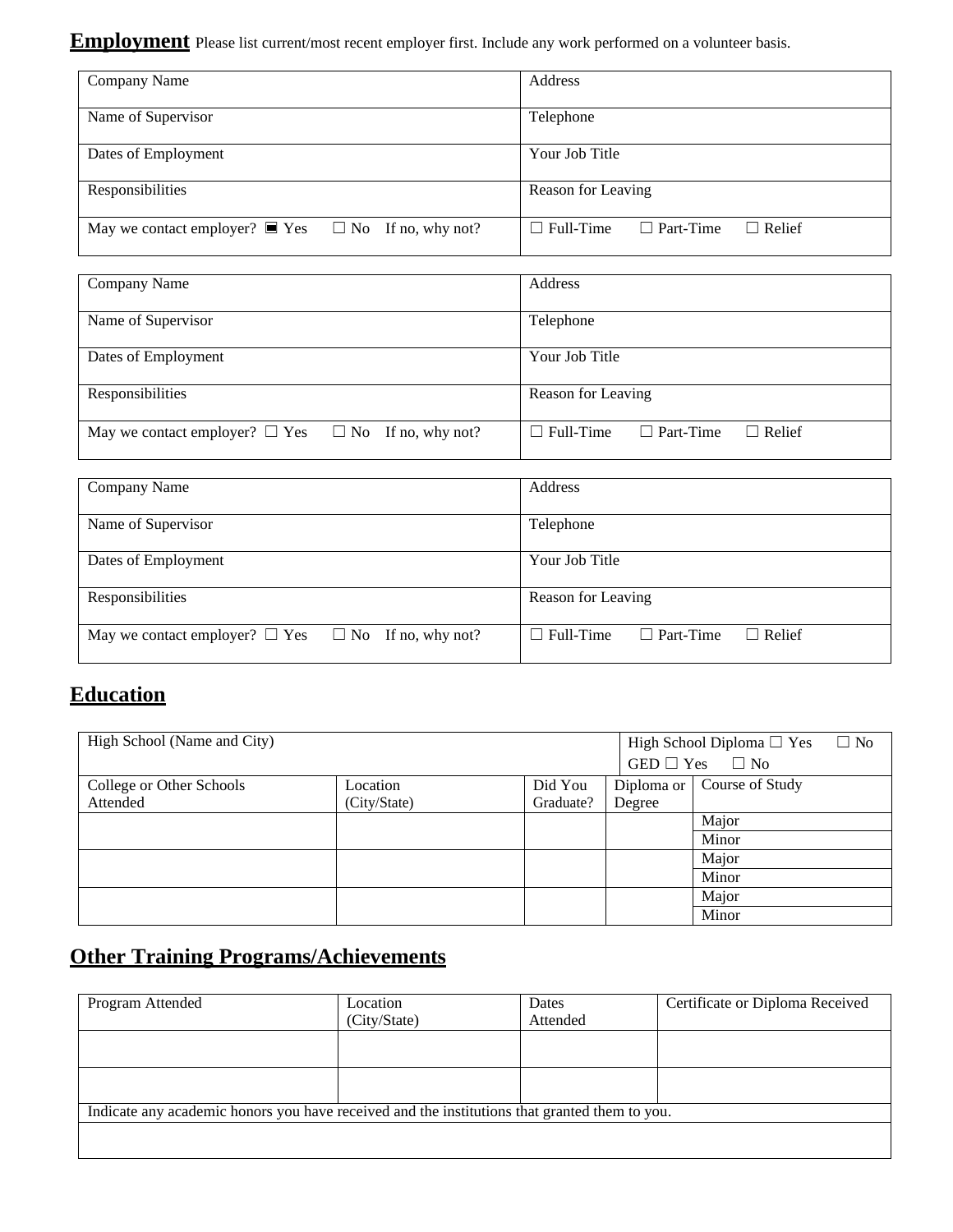### **U.S. Military Service**

| <b>Branch of Service</b>                        | Date Entered | Date Separated | Type of Discharge |
|-------------------------------------------------|--------------|----------------|-------------------|
| Nature of duties and special training received: |              |                |                   |

#### **Professional Licenses, Certifications and/or Registrations**

| License Type                                 | <b>State Issued</b> | Date Issued | Expires | Number |
|----------------------------------------------|---------------------|-------------|---------|--------|
|                                              |                     |             |         |        |
|                                              |                     |             |         |        |
| UPON HIRE WE WILL REQUIRE PROOF OF LICENSURE |                     |             |         |        |

# **Professional References - Work or School (list 3) (Please, no personal references)**

| Name | Email address | Phone | Title |
|------|---------------|-------|-------|
|      |               |       |       |
|      |               |       |       |
|      |               |       |       |
|      |               |       |       |
|      |               |       |       |
|      |               |       |       |

#### **AFTER COMPLETING APPLICATION, PLEASE READ CAREFULLY AND SIGN**

I give permission to the Austen Riggs Center to investigate all pertinent information concerning my application in order to determine my qualifications for employment. I understand that falsification, misrepresentation or omission of facts in this application may result in denial of employment or immediate dismissal.

I agree to be photographed by the Austen Riggs Center following employment.

I understand that any offer of employment made to me by the Austen Riggs Center is conditioned on satisfactory results of a background check, references, and fit-for-duty physical examination. I also agree to take a physical examination at such other times as required by the ARC during the period of my employment.

If employed by the Austen Riggs Center, I agree to comply with all ARC rules and regulations and further understand that these work rules may be changed from time to time. I understand that neither this employment application nor any other ARC document constitutes a personal contract of employment.

In the event that I decide to leave ARC, I agree to give proper notice of resignation. In the event of resignation or termination, I agree to return all ARC property provided to me as an employee such as personal computer, mobile phone, library books, keys, etc.

I understand that any offer of employment made to me by ARC is conditioned on my submission of satisfactory proof of my legal eligibility to work in the United States.

ARC complies with Massachusetts law that prohibits employers from administering a lie detector test as a condition of employment or continued employment. An employer who violates this law is subject to criminal penalties and civil liability.

**If selected I understand that my employment is for no stated term and may be terminated at will by me or the Austen Riggs Center.**

#### **SIGNATURE DATE**

My signature indicates that I have read, understood, and consented to the above statements. This authorization or photocopy shall serve as a consent for the center to request any information concerning my application.

#### **PLEASE COMPLETE THE ENTIRE BACK PAGE**